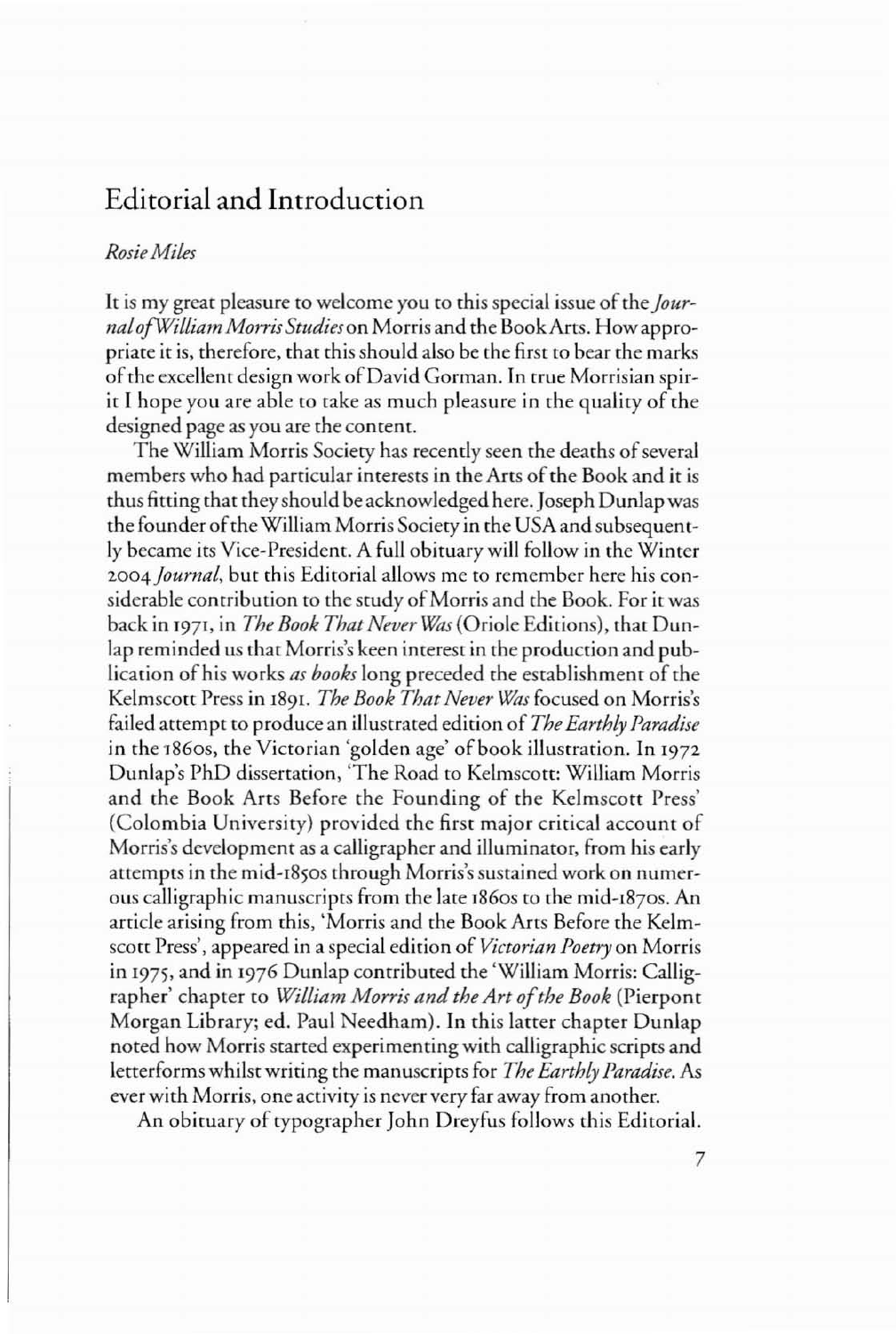What this obituary perhaps doesn't highlight is his interest in the Kelmscott Press and the other Hammersmith presses. Dreyfus contributed two articles to the fine printing journal *Matrix* on these topics. The first, in 1991, was 'A Reconstruction of the Lecture Given by Emery Walker on 15 November 1888'. Walker's lecture, which used lantern slides of enlarged typefaces, inspired Morris to think of designing his own type and was the impetus to the founding of the Kelmscott Press. The second, 'The Hammersmith Hot-house: Private Presses Beside the Thames' *(Matrix* 16,1996), considered the creative typographical activitieswhich resulted from the networkoffriendships ofT. Cobden-Sanderson, Edward Johnston, Eric Gill and Douglas Pepler.

John also gave the annual Kelmscott Lecture for the WiIliam Morris Society in 1986 on 'Morris and the Printed Book'. As contemporary typography was then seeing the emergence of technology that could digitise typefaces, he again used Walker's trick ofenlarging typefaces to compare examples of Morris's original designs for his Troy type, the variations produced in the actual punch cut, and then the type digitised. Ten years later he contributed the chapter on the Kelmscott Press to the V&A's catalogue which accompanied their centenary Morris exhibition.

Other enthusiastsfor Morris and the BookArtssadly no longerwith us are Peter Holliday, an enthusiastic follower of calligrapher Edward Johnston and practised artist and craftsman himself, Lionel Selwyn and, of course, Ray Watkinson.

Articles in this issue span Morris's relationship to and with the Arts of the Book from the beginning of his adult career as a poet to the end ofhis life and beyond into his legacy in the twentieth century. Two significant scholars of Morris and the Book in the 1980s and '90s deserve mention, not least because several ofthe essays that follow are indebted to one or both of them. William Peterson's gathering of Morris's various lectures on the Book in the 1890S in *The IdealBook* (University ofCalifornia Press, 1982) made more widely available a distinctive body of Morrisian writing. The influence of Morris's thought on the conception, design and layout of the Book, so that the object produced is a rhing ofpleasure to the eye and the touch as well as to the mind and spirit, has been greatly influential. In his major study published nearly ten years later, *The KelmscottPress: A History ojWilliam Morris's TypographicalAdventure* (Clarendon Press, 1991), Peterson memorably writes: 'Morris's ideas, like his ornamented books, are richly suggestive. When he appears to be writing about typographical matters, he is in reality examining how we ought to live'.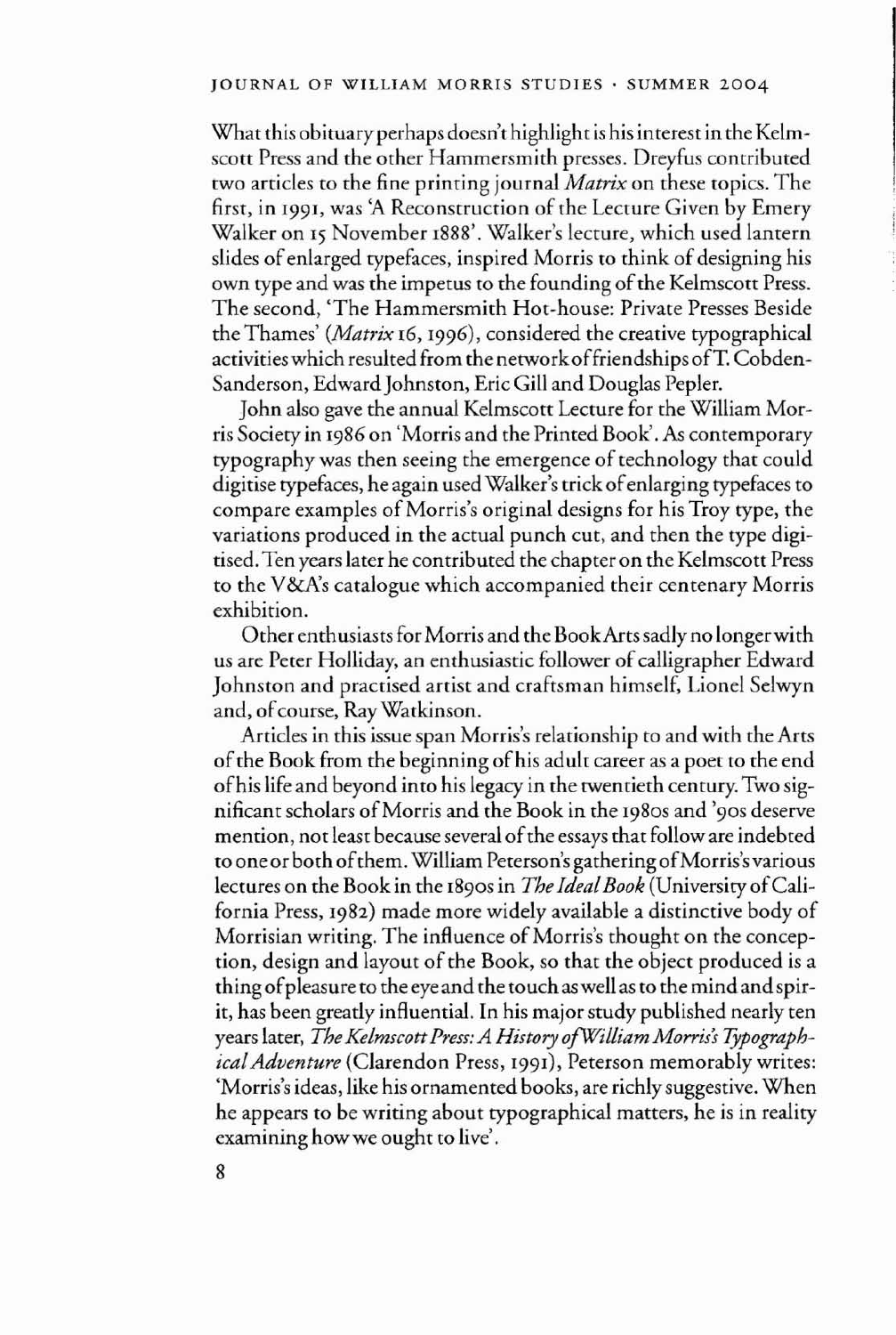## EDITORIAL AND INTRODUCTION

The other significant influence on studies of Morris and the Kelmscott Press into the new millennium is Jerome McGann, whose *The Textual Condition* (1991) and chapter on Morris's 'Materialist Aesthetic' in *Black Riders: The Visible Language ofModernism* (1993) have offered suggestive ways of approaching the kinds of artefacts that Kelmscott Press books are. McGann has made us aware that we must read the multivalency of these works – the energies of their interweaving of the various Arts of the Book.

Elizabeth Helsinger's article, 'Lyric Colour: Pre-Raphaelite Art and Morris's *The Defence ofGuenevere'* offers a philosophical exploration of the meanings of colour in the nineteenth century and specifically how it is used to express 'the effects of strange intensity' in the work of the Pre-Raphaelites and in Morris's early poetry. Still staying with *The Defence* volume, Michaela Braesel focuses on 'The Influence of Medieval Illuminated Manuscripts on the Pre-Raphaelites and the Early Poetry ofWilliam Morris'. Braesel charts in detail the revival in interest in illuminated manuscripts in the mid-nineteenth century, fuelled by the Gothic Revival, and attempts to account for the relationships between Pre-Raphaelite art and poetry and extant illuminated manuscripts in the British Museum.

Damian Judge Rollison and Jessica DeSpain both offer readings of specific Kelmscott Press books. In 'The Kelmscott *Shelley* and Materialist Poetics' Rollison considers the relationship between the 'otherworldly aspirations' of selected works by Shelley and the very physical textuality of their embodiment and presentation within the Kelmscott *Shelley.* DeSpain argues in 'A Book Arts Pilgrimage: Arts and Crafts Socialism and the Kelmscott *Chaucer*' that the design of the *Chaucer* provides its own commentary to the original text of *The Canterbury lilies* which enables the reader to critique the capitalist society within which the book has been produced. She also provides a thought-provoking account of her own 'pilgrimage' to see a copy of the Kelmscott *Chaucer* in the library of Salisbury House, Des Moines, Iowa. Just as a booksuch as the *Chauceris* 'beyond reading' (to quote the title of]effrey Skoblow's recent essay on the Kelmscott Press in *The Victorian lllustratedBook), so,* for just abourall ofus, is it also beyond possession, and thus any encounter with this and many other ofthe Kelmscott books is likely to take place in the public space of the library or special collection. DeSpain's careful noting ofthis event raises interesting questions about the kind of ritual experience that a 'reader' goes through when engaging with the Kelmscott *Chaucer* (with its attendant association of reverence), as well as issues about surveillance of which Michel Foucault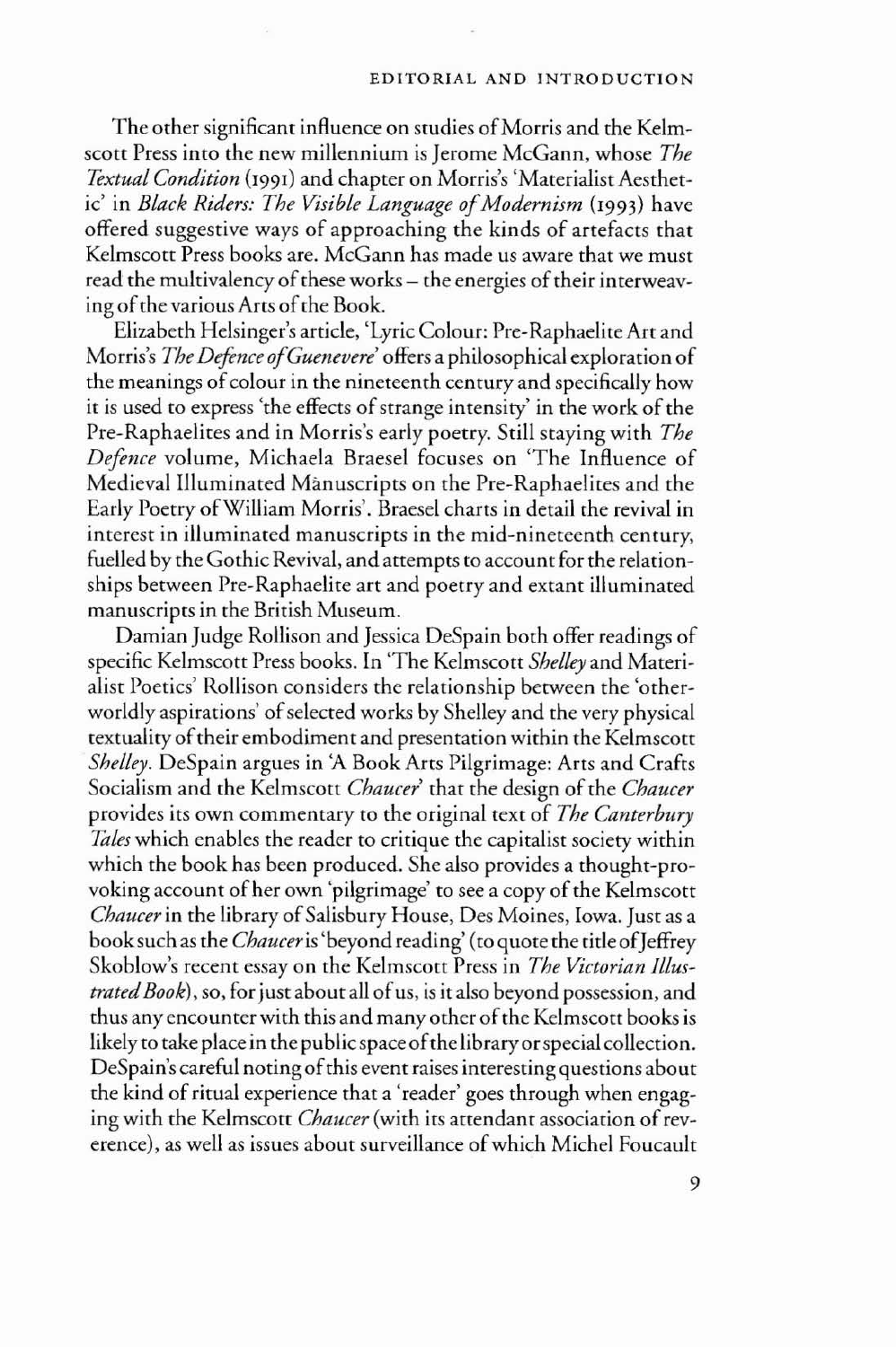would be proud. How too does this modern-day experience of the *Chaucer* fit with the original intention of these books that they should revolutionise the reading experience for all?

Douglas Schoenherr provides a helpful brief note on Burne-Jones's famous phrase about the Kelmscott *Chaucer* being a 'pocket cathedral', and its origins with John Ruskin, and Thomas Tobin concludes the 'Kelmscott' section ofthis issue with a lively account ofhow 'the idea of the Great Man Morris' was produced in the pages of periodicals in the last years of the nineteenth century in 'Saint Morris: The Last Days of the Kelmscott Press in the Late-Victorian Media'.

Tobin's comments on several books clearly influenced in their design by the Kelmscott aesthetic after Morris's death lead well into the next two articles, which consider Morris's reception and republication in the twentieth century through the format of the illustrated book. In 'Illustrating Morris: The Work of Jessie King and Maxwell Armfield' Rosie Miles considers two significant editions of Morris's poetry published pre-World War I, and Robert Coupe, whose *Illustrated Editions ofthe Works ofWilliam Morris in English* is also reviewed in this issue, provides an up-to-date postscript offering details of further illustrated editions he has since discovered. Finally, Morris's influence is also seen in Mary Catherine Johnsen's article on Rachel McMasters Miller Hunt, a patron and collector ofArts and Crafts fine printing in the USA in the first half of the twentieth century.

Both McGann and Skoblow have written of the Kelmscott Press as precursive ofmodernist techniques and concerns about the Book. The twentieth century also witnessed the development of the Artist's Book, which is highly self-conscious about the material, physical, constructed nature ofthe book-as-object, and Morris's thinking about the Book paved the way to such enterprises. But whither Morris and the Book into the twenty-first century? McGann is also leading the way in encouraging scholars in the Humanities to be thinking about the possibilities of digitising texts, be they written or visual – or both (see, for example, *The Rossetti Archive:* www.jefferson.village.virginia.edulrossetti/index.html). Do Morris's ideas about the Book still have a currency as we start to learn new ways of experiencing text in a virtual environment? It is already possible to obtain a virtual edition of the Kelmscott *Chaucer* (see www.octavo.com). so what does it mean to 'read' such a 'book'? We are in an erawhen the physical and the virtual co-exist in terms of the publishing of texts, and I would imagine that this is likely to be the case for some time to come. The possibilities of the virtual are having an impact on the world of the material book, and they are no